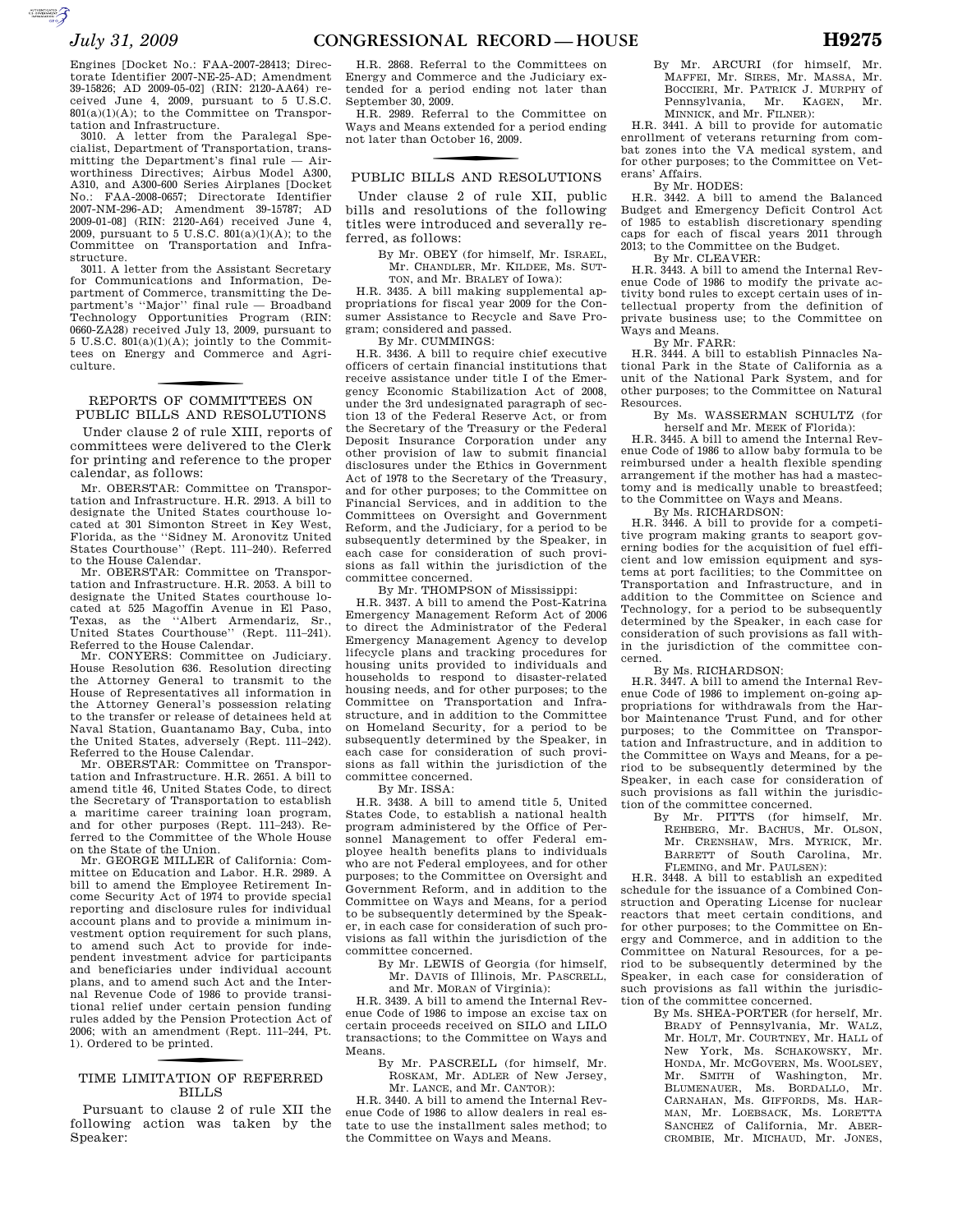Mr. HARE, Ms. TSONGAS, Ms. PINGREE of Maine, Mr. JOHNSON of Georgia, and Ms. WASSERMAN SCHULTZ):

H.R. 3449. A bill to mandate minimum periods of rest and recuperation for units and members of the regular and reserve components of the Armed Forces between deployments for Operation Iraqi Freedom or Operation Enduring Freedom; to the Committee on Armed Services.

By Ms. JACKSON-LEE of Texas (for herself, Mr. JOHNSON of Georgia, Ms. FUDGE, Ms. KILPATRICK of Michigan, Ms. CLARKE, Mr. HARE, Mr. POE of Texas, Mr. MASSA, Mr. COHEN, Mr. BERRY, Mr. FALEOMAVAEGA, Mr. TONKO, Mr. KUCINICH, Mr. REYES, Ms. CORRINE BROWN of Florida, and Mr. ROTHMAN of New Jersey):

H.R. 3450. A bill to prohibit certain re-straints of trade adversely affecting automobile dealers; to the Committee on Energy and Commerce.

By Ms. WATERS:

H.R. 3451. A bill to amend the Real Estate Settlement Procedures Act of 1974 to require mortgagees for mortgages in default to engage in reasonable loss mitigation activities, and for other purposes; to the Committee on Financial Services.

By Ms. KAPTUR: H.R. 3452. A bill to impose an additional tax on bonuses received from certain TARP recipients and deposit the tax revenue into the account funding Section 4 programs in the Department of Housing and Urban Development; to the Committee on Ways and Means, and in addition to the Committee on Financial Services, for a period to be subsequently determined by the Speaker, in each case for consideration of such provisions as fall within the jurisdiction of the committee concerned.

By Mr. SCALISE (for himself and Mr. CAO):

H.R. 3453. A bill to amend the Robert T. Stafford Disaster Relief and Emergency Assistance Act to make improvements in the provision of Federal disaster assistance, and for other purposes; to the Committee on Transportation and Infrastructure.

By Mr. SULLIVAN (for himself, Mr. BOREN, Mr. COLE, Mr. LUCAS, and Ms. FALLIN):

H.R. 3454. A bill to amend title XVIII of the Social Security Act to reform payments and coverage for hospice care under the Medicare Program; to the Committee on Ways and Means, and in addition to the Committee on Energy and Commerce, for a period to be subsequently determined by the Speaker, in each case for consideration of such provisions as fall within the jurisdiction of the committee concerned.

> By Mr. RYAN of Ohio (for himself, Mr. MCCOTTER, Ms. SUTTON, Mr. BOCCIERI, Mr. KUCINICH, Ms. KILROY, Mr. WIL-

SON of Ohio, and Ms. KAPTUR): H.R. 3455. A bill to make available funds from the Emergency Economic Stabilization Act of 2008 for funding a voluntary employees' beneficiary association with respect to former employees of Delphi Corporation; to the Committee on Financial Services, and in addition to the Committee on Education and Labor, for a period to be subsequently determined by the Speaker, in each case for consideration of such provisions as fall within the jurisdiction of the committee concerned.

By Ms. JACKSON-LEE of Texas: H.R. 3456. A bill to designate the facility of the United States Postal Service located at 1900 West Gray Street in Houston, Texas, as the ''Hazel Hainsworth Young Post Office Building''; to the Committee on Oversight and Government Reform.

By Mr. ABERCROMBIE (for himself, Mrs. LOWEY, Mr. MICHAUD, and Mr. PERRIELLO):

H.R. 3457. A bill to amend the Truth in Lending Act to provide coverage under such Act for credit cards issued to small businesses, and for other purposes; to the Committee on Financial Services.

By Mr. MARKEY of Massachusetts (for himself and Ms. ESHOO):

H.R. 3458. A bill to amend the Communications Act of 1934 to establish a national broadband policy, safeguard consumer rights, spur investment and innovation, and for related purposes; to the Committee on Energy and Commerce.

By Mr. BAIRD:

H.R. 3459. A bill to provide comprehensive reform regarding medical malpractice; to the Committee on Energy and Commerce, and in addition to the Committee on the Judiciary, for a period to be subsequently determined by the Speaker, in each case for consideration of such provisions as fall within the jurisdiction of the committee concerned.

By Mr. BILBRAY (for himself, Mr. INS-LEE, Mr. DREIER, Mr. HUNTER, Mrs. DAVIS of California, Mr. CALVERT, Mrs. BONO MACK, Mr. ISSA, and Mr. TEAGUE):

H.R. 3460. A bill to amend the Clean Air Act to include algae-based biofuel in the renewable fuel program and amend the Internal Revenue Code of 1986 to include algaebased biofuel in the cellulosic biofuel producer credit; to the Committee on Ways and Means, and in addition to the Committee on Energy and Commerce, for a period to be subsequently determined by the Speaker, in each case for consideration of such provisions as fall within the jurisdiction of the committee concerned.

By Mr. BLUMENAUER (for himself, Mr. MORAN of Kansas, Mr. ISRAEL, and Mr. HEINRICH):

H.R. 3461. A bill to amend title 23, United States Code, to provide grants and technical assistance to restore orphan highways; to the Committee on Transportation and Infrastructure.

By Mr. BRADY of Texas (for himself, Mr. CONAWAY, Ms. SUTTON, and Mr. CULBERSON):

H.R. 3462. A bill to amend the Internal Revenue Code of 1986 to encourage the use of corrosion prevention and mitigation measures in the construction and maintenance of business energy-related property; to the Committee on Ways and Means.

By Mr. BRADY of Texas (for himself, Mr. HERGER, Mr. SAM JOHNSON of Texas, Mr. RYAN of Wisconsin, Mr. CANTOR, Mr. LINDER, Mr. NUNES, Mr. TIBERI, Ms. GINNY BROWN-WAITE of Florida, Mr. DAVIS of Kentucky, Mr. REICHERT, Mr. BOUSTANY, Mr. HELL-ER, Mr. ROSKAM, Mr. BOEHNER, Mr. PENCE, Mr. THORNBERRY, Mr. PITTS, and Mr. LUCAS):

H.R. 3463. A bill to make the repeal of the estate tax permanent; to the Committee on Ways and Means.

By Mr. BRALEY of Iowa (for himself, Mr. MANZULLO, Mr. LATHAM, Mr. BOS-WELL, Mr. LOEBSACK, Mr. KING of Iowa, Mr. REHBERG, and Mr. KAGEN):

H.R. 3464. A bill to require the Secretary of the Treasury to mint coins in commemoration of the National Future Farmers of America Organization and the 85th anniversary of the founding of the National Future Farmers of America Organization; to the Committee on Financial Services.

By Mr. BUTTERFIELD (for himself, Mr. MEEKS of New York, Mr. DAVIS of Illinois, Mr. THOMPSON of Mississippi, Ms. BORDALLO, Mr. RUSH, and Mrs. LOWEY):

H.R. 3465. A bill to direct Federal agencies to transfer excess Federal electronic equipment, including computers, computer components, printers, and fax machines, to educational recipients; to the Committee on Oversight and Government Reform.

By Mr. CAO:

H.R. 3466. A bill to amend the Robert T. Stafford Disaster Relief and Emergency Assistance Act; to the Committee on Transportation and Infrastructure.

By Mr. CARNEY:

H.R. 3467. A bill to amend title 38, United States Code, to provide for a monthly housing stipend under the Post-9/11 Educational Assistance Program of the Department of Veterans Affairs for individuals pursuing programs of education offered through distance learning, and for other purposes; to the Committee on Veterans' Affairs.

By Mr. CASTLE (for himself, Mr. GER-LACH, and Mr. LOBIONDO):

H.R. 3468. A bill to amend the Internal Revenue Code of 1986, the Public Health Service Act, and the Employee Retirement Income Security Act of 1974 to promote the use of prevention and wellness programs; to the Committee on Energy and Commerce, and in addition to the Committees on Ways and Means, and Education and Labor, for a period to be subsequently determined by the Speaker, in each case for consideration of such provisions as fall within the jurisdiction of the committee concerned.

By Ms. CASTOR of Florida (for herself, Mr. BERMAN, Mr. BISHOP of New York, Mr. BOCCIERI, Ms. BORDALLO, Mr. BOREN, Mr. BOUCHER, Mr. BRADY of Pennsylvania, Ms. CORRINE BROWN of Florida, Mr. BUCHANAN, Mr. BUR-GESS, Mr. BUTTERFIELD, Mr. CARDOZA, Mr. CARNAHAN, Mr. CARNEY, Mr. CHILDERS. Mr. CLEAVER, Mr. CHILDERS, Mr. CLEAVER, Mr. CONNOLLY of Virginia, Mr. COSTELLO, Mrs. DAVIS of California, Mr. DELAHUNT, Ms. DELAURO, Mr. DON-NELLY of Indiana, Ms. EDWARDS of Maryland, Mr. ELLISON, Mr. ETHERIDGE, Mr. FALEOMAVAEGA, Mr. FARR, Ms. FUDGE, Ms. GIFFORDS, Mr. GONZALEZ, Mr. GORDON of Tennessee, Mr. GRAYSON, Mr. GENE GREEN of Texas, Mr. GRIJALVA, Mr. GUTIERREZ, Mr. HARE, Mr. HILL, Mr. HINCHEY, Mr. HINOJOSA, Mr. HOLT, Mr. ISRAEL, Mr. JACKSON of Illinois, Mr. JOHNSON of Georgia, Mr. KAGEN, Ms. KAPTUR, Mr. KENNEDY, Ms. KILPATRICK of Michigan, Mr. KISSELL, Mr. KLEIN of Florida, Mr. LANGEVIN, Ms. LEE of California, Mrs. LOWEY, Mr. LYNCH, Mrs. MALONEY, Mr. MARKEY of Massachusetts, Mr. MASSA, Ms. MATSUI, Mr. MCGOVERN, Mr. MCHUGH, Mr. MCIN-TYRE, Mr. MEEK of Florida, Mr. MEEKS of New York, Mr. MICHAUD, Ms. MOORE of Wisconsin, Mrs. NAPOLITANO, Mr. NYE, Mr. OLVER, Mr. ORTIZ, Mr. PAYNE, Mr. RAHALL, Mr. RODRIGUEZ, Mr. ROSS, Mr. ROTHMAN of New Jersey, Ms. ROYBAL-ALLARD, Mr. RUPPERSBERGER, Mr. RUSH, Mr. SARBANES, Mr. SCHIFF, Mr. SCOTT of Virginia, Mr. SIRES, Mr. SNYDER, Mr. SPACE, Ms. SUTTON, Mr. TAYLOR, Mr. THOMPSON of California, Mr. THOMP-SON of Mississippi, Mr. WALZ, Ms. WASSERMAN SCHULTZ, Ms. WATSON, Mr. WEXLER, Mr. WILSON of Ohio, Mr. WU, and Mr. YOUNG of Florida):

H.R. 3469. A bill to amend title II of the Social Security Act to provide that disability determinations under such title on the basis of hearings by the Commissioner of Social Security are made on a timely basis and to require the Commissioner to establish a program for monitoring each year the number of disability determinations which are in reconsideration; to the Committee on Ways and Means.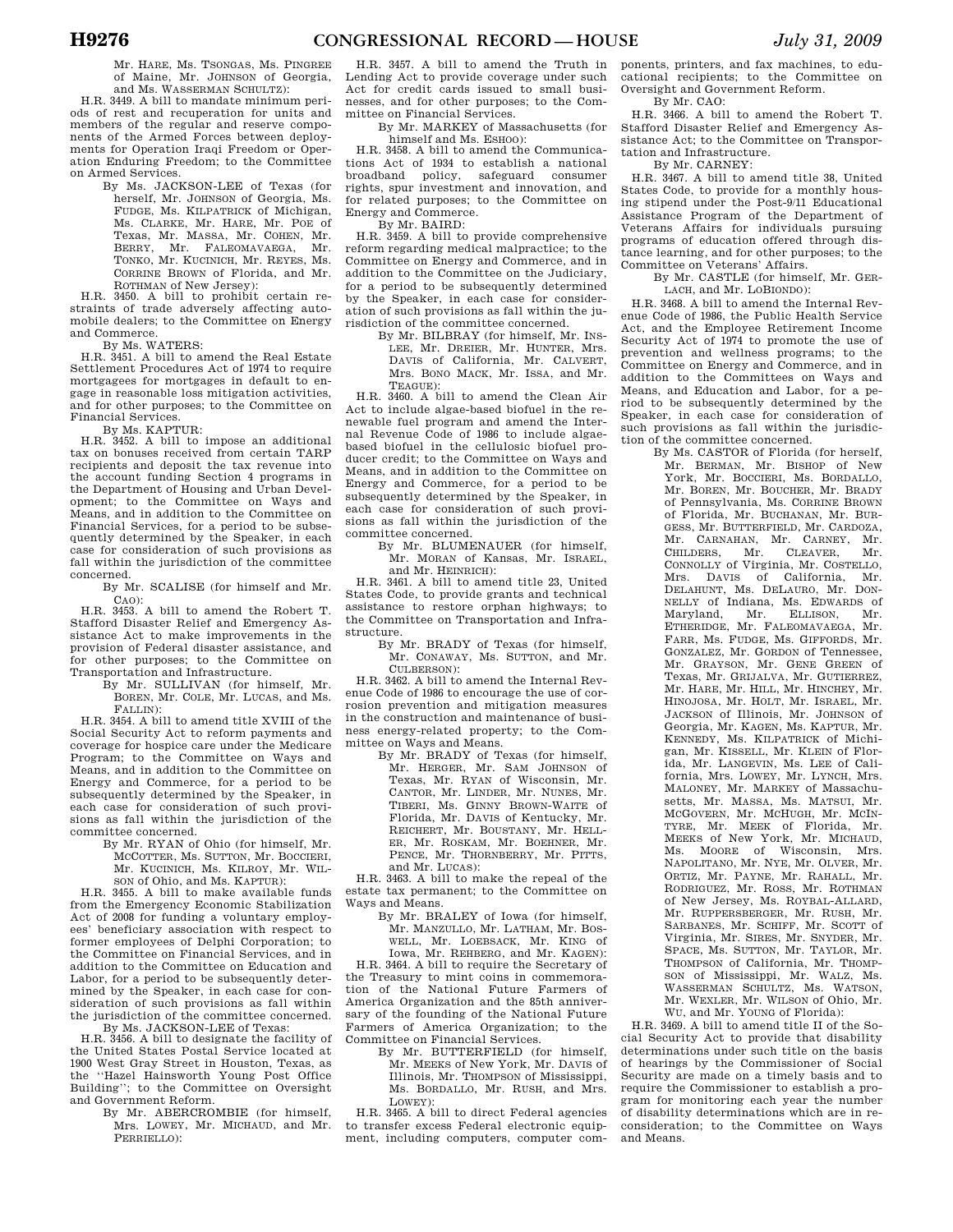By Mr. COHEN:

H.R. 3470. A bill to authorize funding for the creation and implementation of infant mortality pilot programs in standard metropolitan statistical areas with high rates of infant mortality, and for other purposes; to the Committee on Energy and Commerce.

#### By Mr. COHEN (for himself, Mr. HODES, Mr. STARK, Mr. FILNER, Mr. KUCINICH,

and Mr. GONZALEZ): H.R. 3471. A bill to repeal title II of the REAL ID Act of 2005, to reinstitute section 7212 of the Intelligence Reform and Terrorism Prevention Act of 2004, which provides States additional regulatory flexibility and funding authorization to more rapidly produce tamper- and counterfeit-resistant driver's licenses, and to protect privacy and civil liberties by providing interested stakeholders on a negotiated rulemaking with guidance to achieve improved 21st century licenses to improve national security; to the Committee on Oversight and Government Reform, and in addition to the Committee on the Judiciary, for a period to be subsequently determined by the Speaker, in each case for consideration of such provisions as fall within the jurisdiction of the committee concerned.

By Mrs. DAHLKEMPER:

H.R. 3472. A bill to provide for health insurance coverage premium discounts for healthy behavior and improvements toward healthy behavior; to the Committee on Energy and Commerce, and in addition to the Committees on Ways and Means, and Education and Labor, for a period to be subsequently determined by the Speaker, in each case for consideration of such provisions as fall within the jurisdiction of the committee concerned.

By Mr. DAVIS of Alabama:

H.R. 3473. A bill to direct the Presidential designee under the Uniformed and Overseas Citizens Absentee Voting Act to carry out pilot programs to permit States to test the feasibility of using alternative methods, including the use of advanced electronic technologies and the Internet, to enable absent uniformed services voters to register to vote and vote in elections for Federal office, and for other purposes; to the Committee on House Administration.

By Ms. DELAURO (for herself, Ms. ROS-LEHTINEN, Mr. GRIJALVA, and Mr. SCOTT of Virginia):

H.R. 3474. A bill to amend the Juvenile Justice and Delinquency Prevention Act of 1974 to prevent later delinquency and improve the health and well-being of maltreated infants and toddlers through the development of local Court Teams for Maltreated Infants and Toddlers and the creation of a National Court Teams Resource Center to assist such Court Teams, and for other purposes; to the Committee on Education and Labor.

By Mr. FORBES:

H.R. 3475. A bill to amend the Public Health Service Act to double the amount of funds authorized to be appropriated to the National Institutes of Health for medical research with the greatest potential for nearterm clinical benefit; to the Committee on Energy and Commerce.

> By Mr. GARRETT of New Jersey (for himself and Mr. CARNEY):

H.R. 3476. A bill to reauthorize the Delaware Water Gap National Recreation Area Citizen Advisory Commission; to the Committee on Natural Resources.

By Mr. GOHMERT:

H.R. 3477. A bill to direct the Architect of the Capitol to acquire and place a historical plaque to be permanently displayed in National Statuary Hall recognizing the seven decades of Christian church services being held in the Capitol from 1800 to 1868, which included attendees James Madison and

Thomas Jefferson; to the Committee on House Administration.

By Mr. GOHMERT: H.R. 3478. A bill to amend the Internal Revenue Code of 1986 to modify rules relating to health savings accounts, to provide payments for a health savings account and for a high deductible health plan instead of entitlement to benefits under Medicare, Medicaid, and SCHIP, to give more control and coverage to patients, to lower health care costs through increased price transparency, and to require immigrants to have a health savings account and high deductible health coverage at time of admission; to the Committee on Ways and Means, and in addition to the Committees on Energy and Commerce, and the Judiciary, for a period to be subsequently determined by the Speaker, in each case for consideration of such provisions as fall within the jurisdiction of the committee concerned.

By Mr. GORDON of Tennessee:

H.R. 3479. A bill to eliminate duplicative Government programs, and for other purposes; to the Committee on Oversight and Government Reform.

By Mr. GRIJALVA (for himself, Mr. CAMPBELL, Mr. FORTENBERRY, Ms. DELAURO, Mr. NADLER of New York, Mr. HINCHEY, Mr. VAN HOLLEN, Mr. GEORGE MILLER of California, Mr. DOYLE, Mr. HARE, Mr. PASCRELL, Mr. BLUMENAUER, Mr. GALLEGLY, Mr. BERMAN, Mr. LEWIS of Georgia, Mrs. CAPPS, Mr. FRANK of Massachusetts, Mr. HOLT, Ms. HIRONO, Mr. SERRANO, Mrs. MALONEY, Ms. LEE of California, Mr. COHEN, Mr. KUCINICH, Mrs.<br>CHRISTENSEN, Mr. CONYERS, Ms. CHRISTENSEN, Mr. LINDA T. SÁNCHEZ of California, Mr. MARKEY of Massachusetts, Mr. SHER-MAN, Mr. PRICE of North Carolina, and Mr. FARR):

H.R. 3480. A bill to conserve global bear populations by prohibiting the importation, exportation, and interstate trade of bear viscera and items, products, or substances containing, or labeled or advertised as containing, bear viscera, and for other purposes; to the Committee on Natural Resources, and in addition to the Committees on Foreign Affairs, and Ways and Means, for a period to be subsequently determined by the Speaker, in each case for consideration of such provisions as fall within the jurisdiction of the committee concerned.

By Mr. GRIJALVA:

H.R. 3481. A bill to provide for the protection of the quality of water in the Lower Colorado River and the development and implementation of a comprehensive plan for the prevention and elimination of pollution in the Lower Colorado River and the maintenance of a healthy Lower Colorado River ecosystem; to the Committee on Transportation and Infrastructure, and in addition to the Committee on Natural Resources, for a period to be subsequently determined by the Speaker, in each case for consideration of such provisions as fall within the jurisdiction of the committee concerned.

By Mr. HELLER:

H.R. 3482. A bill to make renewable energy production a priority on certain public lands for the purpose of responsibly producing clean, affordable power for the American people; to the Committee on Natural Resources.

By Mr. HELLER:

H.R. 3483. A bill to reform the medical liability system, improve access to health care for rural and indigent patients, enhance access to affordable prescription drugs, and for other purposes; to the Committee on Ways and Means, and in addition to the Committee on Energy and Commerce, for a period to be subsequently determined by the Speaker, in

each case for consideration of such provisions as fall within the jurisdiction of the committee concerned.

By Ms. HERSETH SANDLIN (for herself and Mr. BOOZMAN):

H.R. 3484. A bill to amend title 38, United States Code, to extend the authority for certain qualifying work-study activities for purposes of the educational assistance programs of the Department of Veterans Affairs; to the Committee on Veterans' Affairs.

By Mr. HIGGINS (for himself and Mr. CROWLEY):

H.R. 3485. A bill to amend title 38, United States Code, to provide that monetary benefits paid to veterans by States and municipalities shall be excluded from consideration as income for purposes of pension benefits paid by the Secretary of Veterans Affairs; to the Committee on Veterans' Affairs.

By Mr. HIGGINS (for himself, Mr. MCHUGH, Ms. MOORE of Wisconsin, Mr. LEVIN, Ms. SLAUGHTER, Mr. PE-TERS, Mrs. DAHLKEMPER, Mr. DAHLKEMPER, Mr. LATOURETTE, Mr. MASSA, Mr. COSTA, Mr. KUCINICH, Mr. KAGEN, and Mr. POSEY):

H.R. 3486. A bill to amend the Internal Revenue Code of 1986 to exempt certain shipping from the harbor maintenance tax; to the Committee on Ways and Means.

By Mr. HOLT: H.R. 3487. A bill to require the Secretary of State and the Attorney General to take certain actions against specified foreign nationals involved in actions relating to international child abduction, regardless of whether a country is a party to the Hague Convention on the Civil Aspects of International Child Abduction, and for other purposes; to the Committee on the Judiciary.

By Mr. ISRAEL (for himself, Mr. KIRK,

Mr. SULLIVAN, Mrs. BONO MACK, Mr. BOREN, Mr. WEXLER, Mr. DELAHUNT, Mr. KLEIN of Florida, Mr. HIGGINS, Mr. BARTLETT, Ms. SCHWARTZ, Mr. MORAN of Virginia, Ms. MOORE of Wisconsin, Mr. LANGEVIN, Mr. HOLT, Mr. THOMPSON of California, Mr. SIRES, Mr. CARNAHAN, Mr. INSLEE, Mr. WELCH, Mr. TONKO, Ms. SUTTON, Mr. MASSA, Mr. SERRANO, Mr. SCOTT of Virginia, Mr. BISHOP of New York, Mr. WITTMAN, Mr. ENGEL, and Mrs. CAPPS):

H.R. 3488. A bill to direct the Secretary of Energy to carry out the Clean Cities program, and for other purposes; to the Committee on Energy and Commerce.

By Mr. JACKSON of Illinois (for himself, Mr. WATT, Mr. CONYERS, Ms. ZOE LOFGREN of California, Mr. CAPUANO, Mr. GONZALEZ, Mr. DAVIS of Alabama, Ms. LEE of California, Mr. SCOTT of Virginia, Mr. NADLER of New York, and Mrs. DAVIS of California):

H.R. 3489. A bill to amend the Help America Vote Act of 2002 to prohibit State election officials from accepting a challenge to an individual's eligibility to register to vote in an election for Federal office or to vote in an election for Federal office in a jurisdiction on the grounds that the individual resides in a household in the jurisdiction which is subject to foreclosure proceedings or that the jurisdiction was adversely affected by a hurricane or other major disaster, and for other purposes; to the Committee on House Administration.

By Mr. JOHNSON of Illinois (for himself and Mr. ABERCROMBIE):

H.R. 3490. A bill to amend the Internal Revenue Code of 1986 to provide tax incentives for employer-provided wellness programs; to the Committee on Ways and Means.

By Mr. KAGEN (for himself and Mr. FRANK of Massachusetts):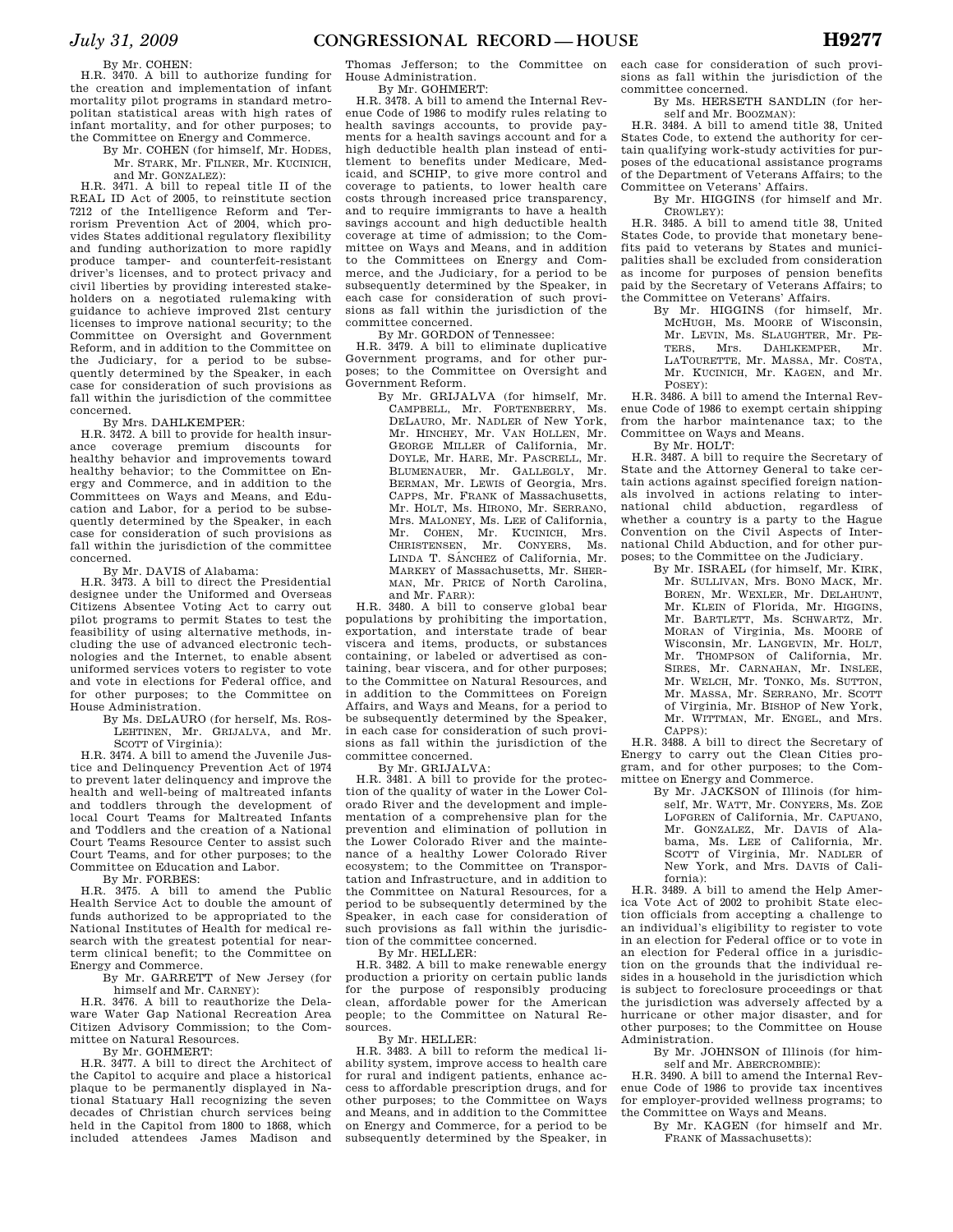H.R. 3491. A bill to amend title 38, United States Code, to establish a presumption of service connection for certain cancers occurring in veterans who served in the Republic of Vietnam and were exposed to certain herbicide agents, and for other purposes; to the Committee on Veterans' Affairs.

By Mr. KANJORSKI:

H.R. 3492. A bill to assure quality and best value with respect to Federal construction projects by prohibiting the practice known as bid shopping; to the Committee on Oversight and Government Reform.

By Mr. KANJORSKI:

H.R. 3493. A bill to amend title 5, United States Code, to limit the number of local wage areas allowable within a General Schedule pay locality; to the Committee on Oversight and Government Reform.

By Ms. KAPTUR:

H.R. 3494. A bill to amend title 10, United States Code, to authorize the availability of appropriated funds for international partnership contact activities conducted by the National Guard, and for other purposes; to the Committee on Armed Services.

By Ms. KAPTUR:

H.R. 3495. A bill to amend title XVIII of the Social Security Act to ensure access to quality home health services for all Americans, and for other purposes; to the Committee on Ways and Means, and in addition to the Committee on Energy and Commerce, for a period to be subsequently determined by the Speaker, in each case for consideration of such provisions as fall within the jurisdiction of the committee concerned.

By Mr. LATTA:

H.R. 3496. A bill to authorize and request the President to award the congressional Medal of Honor to Arthur Jibilian for actions behind enemy lines during World War II while a member of the United States Navy and the Office of Strategic Services; to the Committee on Armed Services.

> By Mr. LEVIN (for himself, Mr. VAN HOLLEN, and Mr. MCDERMOTT):

H.R. 3497. A bill to amend the Internal Revenue Code of 1986 to provide that indebtedness incurred by a partnership in acquiring securities and commodities is not treated as acquisition indebtedness for purposes of determining the unrelated business taxable income of organizations which are partners with limited liability; to the Committee on Ways and Means.

By Mrs. LUMMIS (for herself, Mr. THOMPSON of Mississippi, Ms. SHEA-PORTER, Mr. SIMPSON, Mr. ADERHOLT, and Mr. PRICE of North Carolina):

H.R. 3498. A bill to amend section 119 of title 17, United States Code, and the Communications Act of 1934 to permit satellite carriers to retransmit the signals of certain noncommercial, educational broadcast stations outside their local markets, and for other purposes; to the Committee on the Judiciary, and in addition to the Committee on Energy and Commerce, for a period to be subsequently determined by the Speaker, in each case for consideration of such provisions as fall within the jurisdiction of the committee concerned.

By Mr. MAFFEI:

H.R. 3499. A bill to amend the Trademark Act of 1946 to allow civil actions against persons who use trademarks that are misleading as to the origin of goods in certain cases; to the Committee on the Judiciary.

By Mr. MAFFEI:

H.R. 3500. A bill to amend the Internal Revenue Code of 1986 to extend and modify the benefits available in empowerment zones and other tax-incentive areas; to the Committee on Ways and Means.

By Mr. MCCOTTER:

H.R. 3501. A bill to amend the Internal Revenue Code of 1986 to allow a deduction for pet

care expenses; to the Committee on Ways and Means.

By Mr. MCDERMOTT (for himself, Mr.<br>CONNOLLY of Virginia. Ms. Virginia, Ms. WASSERMAN SCHULTZ, Mr. JOHNSON of Georgia, Mr. TIM MURPHY of Pennsylvania, Mr. ELLSWORTH, Ms. ESHOO, Mr. KIRK, Mr. ADLER of New Jersey, Mr. MCGOVERN, Mr. BOSWELL, Mr. THORNBERRY, Mr. VAN HOLLEN, and Mr. THOMPSON of California):

H.R. 3502. A bill to amend the Public Health Service Act to establish an Office of Mitochondrial Medicine at the National Institutes of Health, and for other purposes; to the Committee on Energy and Commerce.

> By Mr. MCDERMOTT (for himself, Mr. PETRI, Mr. BLUMENAUER, Mr. GEORGE MILLER of California, Mr. MARKEY of Massachusetts, Mr. MORAN of Virginia, Mr. CONYERS, Mr. GRIJALVA, Mrs. CAPPS, Mr. FARR, Mr. OLVER, Mr. STARK, Mr. SCHIFF, Mr. KENNEDY, Ms. DELAURO, Ms. LEE of California, Mr. NADLER of New York, Mr. HONDA, Mr. BERMAN, Ms. NORTON, Mr. WEXLER, Mr. PAYNE, Mr. KILDEE, Ms. ESHOO, and Mr. GORDON of Tennessee):

H.R. 3503. A bill to ensure that proper information gathering and planning are undertaken to secure the preservation and recovery of the salmon and steelhead of the Columbia River Basin in a manner that protects and enhances local communities, ensures effective expenditure of Federal resources, and maintains reasonably priced, reliable power, to direct the Secretary of Commerce to seek scientific analysis of Federal efforts to restore salmon and steelhead listed under the Endangered Species Act of 1973, and for other purposes; to the Committee on Transportation and Infrastructure, and in addition to the Committees on Natural Resources, and Energy and Commerce, for a period to be subsequently determined by the Speaker, in each case for consideration of such provisions as fall within the jurisdiction of the committee concerned.

By Mr. MILLER of Florida:

H.R. 3504. A bill to provide for a 2 percent rescission of unobligated funds previously appropriated under the American Recovery and Reinvestment Act of 2009 to be used by the Secretary of Veterans Affairs to hire claims processors; to the Committee on Appropriations, and in addition to the Committee on Veterans' Affairs, for a period to be subsequently determined by the Speaker, in each case for consideration of such provisions as fall within the jurisdiction of the committee concerned.

By Mr. GARY G. MILLER of California (for himself and Mr. ROONEY):

H.R. 3505. A bill to increase the supply of American made energy, reduce energy costs to the American taxpayer, provide a long term energy framework to reduce dependence on foreign oil, tap into American sources of energy, and reduce the size of the Federal deficit; to the Committee on Natural Resources, and in addition to the Committees on Ways and Means, Energy and Commerce, the Judiciary, and Science and Technology, for a period to be subsequently determined by the Speaker, in each case for consideration of such provisions as fall within the jurisdiction of the committee concerned. By Mr. PAULSEN (for himself, Mr.

ROSKAM, and Mr. MOORE of Kansas): H.R. 3506. A bill to amend the Gramm-Leach-Bliley Act to provide an exception from the continuing requirement for annual privacy notices for financial institutions which do not share personal information with affiliates, and for other purposes; to the Committee on Financial Services.

By Mr. PAULSEN (for himself and Mr. WALZ):

H.R. 3507. A bill to amend title 38, United States Code, to provide for an increase in the rates of survivors' and dependents' educational assistance payable by the Secretary of Veterans Affairs; to the Committee on Veterans' Affairs.

By Mr. PAULSEN (for himself, Mr. AKIN, Mr. BOUSTANY, Mr. BROWN of South Carolina, Mrs. MCMORRIS ROD-GERS, Mr. BRADY of Texas, Mr. CONAWAY, Mr. FRANKS of Arizona, Mr. PRICE of Georgia, Mr. KIRK, Mr. ROSKAM, Mrs. BIGGERT, Mr. MCCAR-THY of California, Mr. CASSIDY, Mrs. LUMMIS, Mr. ROONEY, Mr. DAVIS of Kentucky, Mr. LANCE, Mr. PENCE, and Mrs. BACHMANN):

H.R. 3508. A bill to amend the Internal Revenue Code of 1986 to provide for improved treatment of HSA account provisions, and for other purposes; to the Committee on Ways and Means.

By Mr. PETERSON (for himself, Mr. LUCAS, Mr. HOLDEN, Mr. GOODLATTE, Mr. ELLSWORTH, Mr. MORAN of Kansas, Mr. BOSWELL, Mr. SMITH of Nebraska, Mr. KRATOVIL, Ms. MARKEY of Colorado, Mr. CONAWAY, Ms. JENKINS, Mr. MURPHY of New York, Mr. KISSELL, Mr. ROGERS of Alabama, Ms. HERSETH SANDLIN, Mr. CASSIDY, Mr. WELCH, Mr. MASSA, Mr. BRIGHT, Mr.

POMEROY, and Mr. CHILDERS): H.R. 3509. A bill to reauthorize State agricultural mediation programs under title V of the Agricultural Credit Act of 1987; to the Committee on Agriculture.

By Mr. PRICE of North Carolina (for himself, Mr. CASTLE, Mr. VAN HOLLEN, Mr. MORAN of Virginia, Mr. SARBANES, Ms. BORDALLO, Mr. MCDERMOTT, Mr. CONNOLLY of Virginia, Ms. JACKSON-LEE of Texas, Mr. HODES, Ms. NORTON, and Mr. PLATTS):

H.R. 3510. A bill to establish a scholarship program to encourage outstanding graduate students in mission-critical fields to pursue a career in the Federal Government; to the Committee on Education and Labor, and in addition to the Committees on Oversight and Government Reform, and Ways and Means, for a period to be subsequently determined by the Speaker, in each case for consideration of such provisions as fall within the jurisdiction of the committee concerned.

By Mr. SABLAN:

H.R. 3511. A bill to authorize the Secretary of the Interior to establish and operate a visitor facility to fulfill the purposes of the Marianas Trench Marine National Monument, and for other purposes; to the Committee on Natural Resources.

By Mr. SCALISE: H.R. 3512. A bill to amend title 18, United States Code, to prevent misrepresentation of their ages by on-line predators as a means for the enticement of children; to the Committee on the Judiciary.

By Mr. SCALISE:

H.R. 3513. A bill to amend title 18, United States Code, to strengthen penalties for child pornography offenses, child sex trafficking offenses, and other sexual offenses committed against children; to the Committee on the Judiciary, and in addition to the Committee on Foreign Affairs, for a period to be subsequently determined by the Speaker, in each case for consideration of such provisions as fall within the jurisdiction of the committee concerned.

By Mr. SCHRADER: H.R. 3514. A bill to amend the Columbia River Gorge National Scenic Area Act; to the Committee on Natural Resources.

By Mr. SHERMAN (for himself, Mr. MANZULLO, and Mr. SMITH of Washington):

H.R. 3515. A bill to make improvements in the electronic filing of export data, to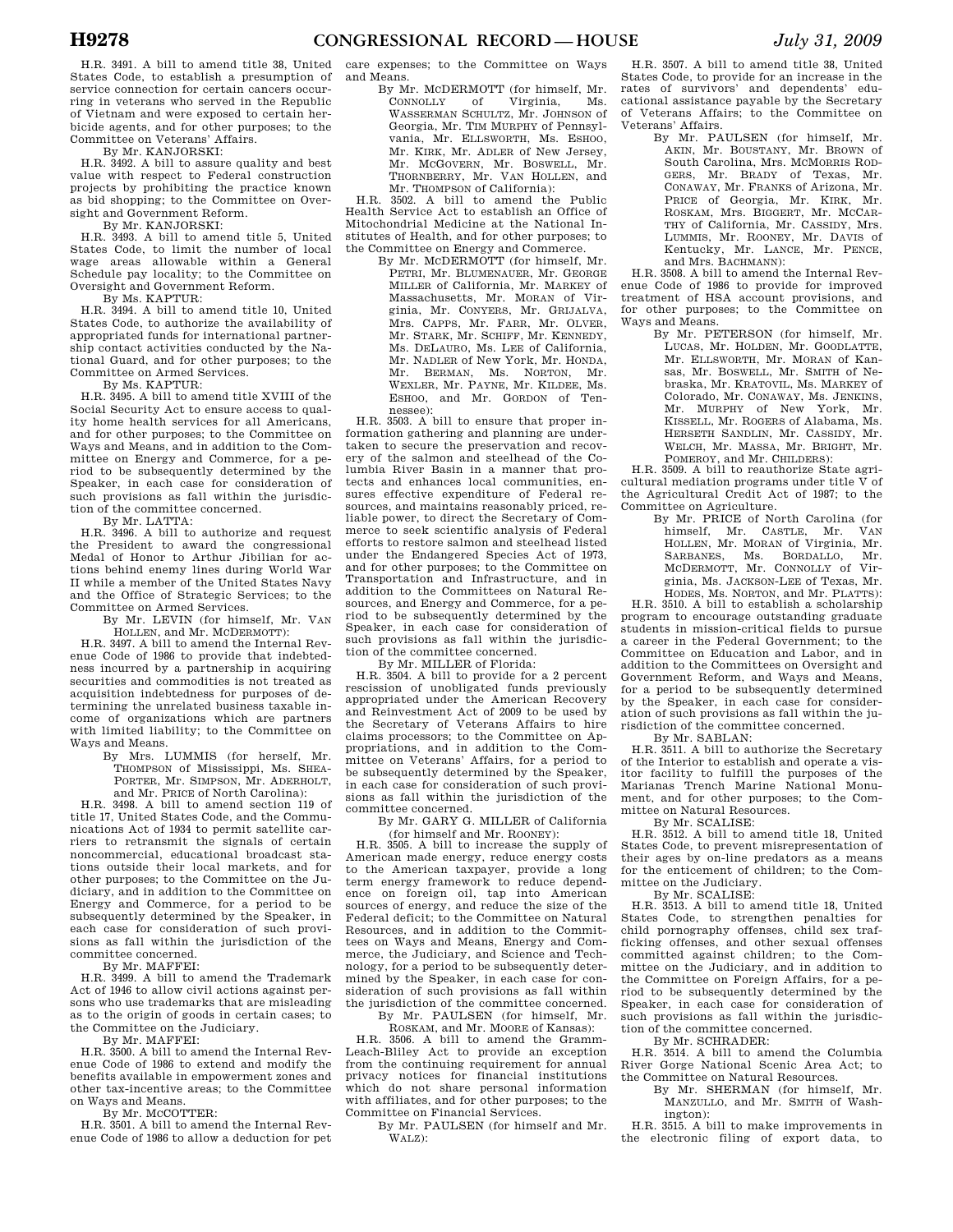strengthen enforcement authorities with respect to the Export Administration Regulations, and for other purposes; to the Committee on Foreign Affairs.

By Mr. SHERMAN (for himself, Ms. ROS-LEHTINEN, Mr. KIRK, Mr. AL GREEN of Texas, Mr. HOLT, Mr. KLEIN of Florida, Mr. ADLER of New Jersey, Mr. ENGEL, Mr. BURTON of Indiana, Mr. LOBIONDO, Mr. NADLER of New York, Mr. GRAYSON, Ms. BERKLEY, Mr. THOMPSON of California, Mr. HASTINGS of Florida, Mr. WEINER, Mr. COHEN, Ms. KILROY, and Mr. HALL of New York):

H.R. 3516. A bill to amend the Internal Revenue Code of 1986 to provide for rollover of gain from divesting certain qualified securities of business entities engaged in Iran or Sudan discouraged activities; to the Committee on Ways and Means.

By Mr. SIRES (for himself, Mrs. NAPOLITANO, and Mr. CARNAHAN):

H.R. 3517. A bill to amend titles 23 and 49, United States Code, to enhance employer involvement in transportation planning and to create and expand commuter benefit programs, and for other purposes; to the Committee on Transportation and Infrastructure.

By Ms. SLAUGHTER (for herself, Mr. BLUMENAUER, Mr. CARNAHAN, Mr. CONYERS, Mr. HIGGINS, Mr. HINCHEY, Ms. KAPTUR, Mr. KENNEDY, Mr. KING of New York, Mr. MCHUGH, Mr. PASCRELL, Mr. RYAN of Ohio, Ms. SCHWARTZ, Mr. SERRANO, Mr. SESTAK, Mr. SIRES, Ms. SUTTON, Mr. THOMP-SON of California, Mr. WU, Mrs. CHRISTENSEN, Mr. LANGEVIN, Ms. PIN-GREE of Maine, Mr. TONKO, Mr. CAR-NEY, Mrs. DAHLKEMPER, Mr. MCGOV-ERN, Mr. KILDEE, Mr. WELCH, and Mr. ARCURI):

H.R. 3518. A bill to amend the Comprehensive Environmental Response, Compensa-tion, and Liability Act of 1980 to provide grants for the revitalization of waterfront brownfields, and for other purposes; to the Committee on Energy and Commerce, and in addition to the Committees on Transportation and Infrastructure, and Rules, for a period to be subsequently determined by the Speaker, in each case for consideration of such provisions as fall within the jurisdiction of the committee concerned.

By Mr. SMITH of Nebraska (for himself, Mr. BOSWELL, Mr. BACA, Mr. CONAWAY, Mr. HOLDEN, Mr. LATHAM, Mr. LUCAS, Mr. LUETKEMEYER, Mr. MASSA, Mr. MCINTYRE, Mr. ROGERS of Alabama, Mr. SIMPSON, Mr. SCHRADER, Mr. WALZ, Mr. THORN-BERRY, Mrs. LUMMIS, Mr. NEUGEBAUER, Mr. SCHOCK, and Mr. LATTA):

H.R. 3519. A bill to amend the National Agricultural Research, Extension and Teaching Policy Act of 1977 to establish a grant program to promote efforts to develop, implement, and sustain veterinary services, and for other purposes; to the Committee on Agriculture.

By Mr. SMITH of Nebraska (for himself, Mr. ROHRABACHER, and Mr. LANCE):

H.R. 3520. A bill to amend the Internal Revenue Code of 1986 to exclude capital gains on sales and exchanges of residences purchased in a foreclosure sale; to the Committee on Ways and Means.

By Mr. SMITH of New Jersey:

H.R. 3521. A bill to encourage States to expand the protections offered to victims of sex offenses who are not in a familiar or dating relationship with the perpetrators of such offenses; to the Committee on the Judiciary.

By Mr. SPACE (for himself and Mr. RYAN of Ohio):

H.R. 3522. A bill to direct the Secretary of Veterans Affairs to provide grants and assistance to States to conduct outreach to veterans regarding hardship and priority under the Department of Veterans Affairs patient enrollment system; to the Committee on Veterans' Affairs.

By Mr. TEAGUE (for himself and Mr. BILBRAY):

H.R. 3523. A bill to direct the Secretary of Energy to provide for the establishment of accreditation standards relating to biofuel engineering, to provide support for undergraduate and graduate degree programs that create the engineering skills necessary to support biofuel production, and for other purposes; to the Committee on Science and Technology.

By Mr. THOMPSON of California (for himself and Mr. SALAZAR):

H.R. 3524. A bill to amend the Internal Revenue Code of 1986 to provide an exclusion from the gross estate for certain farmlands and lands subject to qualified conservation easements, and for other purposes; to the Committee on Ways and Means.

By Mr. THOMPSON of California (for himself and Mr. HELLER):

H.R. 3525. A bill to amend the Internal Revenue Code of 1986 to provide for the treatment of bonds issued to finance renewable energy resource facilities, conservation and efficiency facilities, and other specified greenhouse gas emission technologies; to the Committee on Ways and Means.

By Ms. WATSON:

H.R. 3526. A bill to provide definitions of terms and services related to communitybased gang intervention to ensure that funding for such intervention is utilized in a cost-effective manner and that communitybased agencies are held accountable for providing holistic, integrated intervention services, and for other purposes; to the Committee on Education and Labor.

By Mr. WEINER (for himself, Mr. FRANK of Massachusetts, and Mr. GARY G. MILLER of California):

H.R. 3527. A bill to increase the maximum mortgage amount limitations under the FHA mortgage insurance programs for multifamily housing projects with elevators and for extremely high-cost areas; to the Committee on Financial Services.

By Mr. WEINER:

H.R. 3528. A bill to establish a grants program to assist States and units of local governments to establish and expand programs that employ global positioning system technologies as alternative sentencing options, and for other purposes; to the Committee on the Judiciary.

By Mr. WELCH (for himself, Mr. SHU-STER, Mr. MASSA, Ms. BORDALLO, and Ms. PINGREE of Maine):

H.R. 3529. A bill to amend the Small Business Act to increase the maximum loan amount under the Express Loan Program, and for other purposes; to the Committee on

Small Business. By Mr. WELCH:

H.R. 3530. A bill to amend the Internal Revenue Code of 1986 to provide a Federal income tax credit for the purchase of certain nonroad equipment; to the Committee on Ways and Means.

By Ms. WOOLSEY (for herself, Ms. CLARKE, Ms. KILPATRICK of Michigan, Mr. HONDA, Ms. ROYBAL-ALLARD, and Mr. POLIS):

H.R. 3531. A bill to provide protection for children affected by the immigration laws of the United States, and for other purposes; to the Committee on the Judiciary, and in addition to the Committee on Ways and Means, for a period to be subsequently determined by the Speaker, in each case for consideration of such provisions as fall within the jurisdiction of the committee concerned.

By Mr. WU (for himself and Mr. HONDA):

H.R. 3532. A bill to amend the Chinese Student Protection Act of 1992 to eliminate the offset in per country numerical level required under that Act; to the Committee on the Judiciary.

By Mr. ISSA (for himself and Mr. SMITH of Texas):

H. Con. Res. 174. Concurrent resolution expressing the sense of the Congress that the President should recognize the importance of auto dealerships to communities across the country by encouraging remedies for those franchises eliminated during recent car manufacturer bankruptcies; to the Committee on Energy and Commerce.

By Mr. DINGELL (for himself, Mr. BUYER, Ms. NORTON, Ms. KILPATRICK of Michigan, Mr. STUPAK, Mr. KILDEE, Mr. EHLERS, Mr. PETERS, Mr. CAMP, Mr. HOEKSTRA, Mrs. MILLER of Michigan, and Mr. ROGERS of Michigan):

H. Con. Res. 175. Concurrent resolution expressing the sense of the Congress that a postage stamp should be issued to commemorate the War of 1812 and that the Citizens' Stamp Advisory Committee should recommend to the Postmaster General that such a stamp be issued; to the Committee on Oversight and Government Reform.

By Ms. ZOE LOFGREN of California (for herself, Mr. HONDA, and Mr. CARDOZA):

H. Con. Res. 176. Concurrent resolution expressing the sense of the Congress that secondary schools should begin the school day no earlier than 9:00 in the morning; to the Committee on Education and Labor.

By Mr. REICHERT (for himself and Mr. STUPAK):

H. Con. Res. 177. Concurrent resolution raising the awareness of the need for crime prevention in communities across the country and expressing support for designation of October 1, 2009, through October 3, 2009, as ''Celebrate Safe Communities'' Week, and October as ''Crime Prevention Month''; to the Committee on the Judiciary.

By Mr. VAN HOLLEN (for himself and Mr. HOEKSTRA):

H. Con. Res. 178. Concurrent resolution expressing the sense of the House of Representatives that we honor, commemorate and celebrate the historic ties of the United States and the Netherlands by recognizing the Quadricentennial celebration of the discovery of the Hudson River and the settlement and enduring values of New Netherland which permeate American society up until today; to the Committee on Foreign Affairs.

By Mr. FOSTER (for himself, Mr. DAVIS of Illinois, Mr. COSTELLO, Mr. SHIMKUS, Mr. LIPINSKI, Mr. JACKSON of Illinois, Ms. BEAN, Mr. JOHNSON of Illinois, Mr. KIRK, Mrs. BIGGERT, Mr. MANZULLO, Mr. ROSKAM, Ms. SCHAKOWSKY, Mr. QUIGLEY, Mr. HARE, Mr. SCHOCK, Mrs. HALVORSON, and Mr. GUTIERREZ):

H. Res. 703. A resolution congratulating Mark Buehrle of the Chicago White Sox on pitching a perfect game on July 23, 2009; to the Committee on Oversight and Government Reform.

By Mr. FILNER:

H. Res. 704. A resolution deploring the ongoing violence by Iraqi security forces against the residents of Camp Ashraf in Iraq; to the Committee on Foreign Affairs.

By Mr. MINNICK (for himself and Mr. WOLF):

H. Res. 705. A resolution condemning hardlabor prison camps in the Democratic People's Republic of Korea as an egregious violation of human rights; to the Committee on Foreign Affairs.

> By Mr. ISSA (for himself, Mr. RAHALL, Mr. BOUSTANY, Mr. ACKERMAN, Mr.